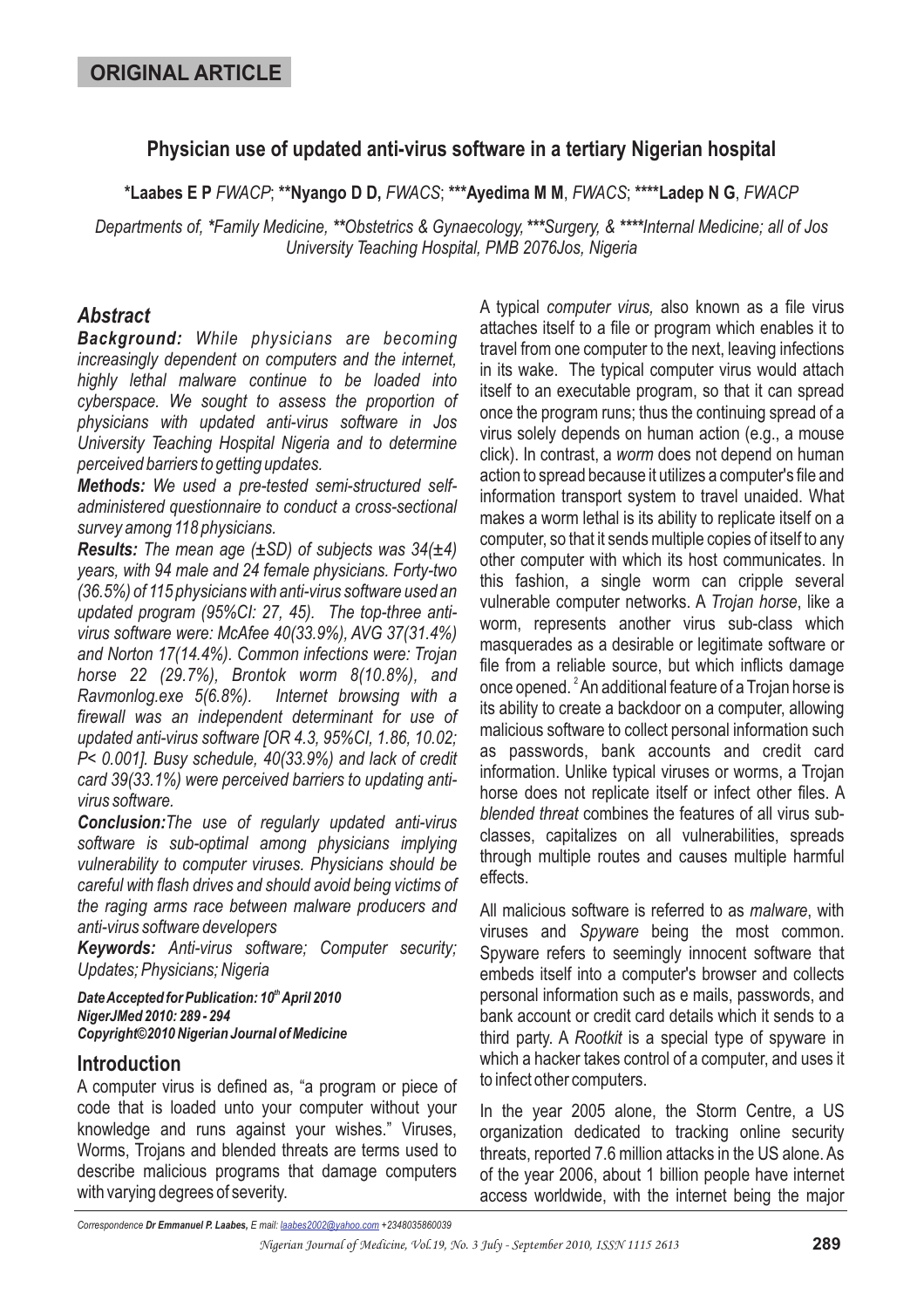reservoir for computer viruses. Other sources of infection include: external hard drives, flash drives, floppy disks and compact disks. Viruses may also be posted on an organization's local intranet by aggrieved employees.

Like human viruses, computer viruses may cause a spectrum of problems ranging from merely annoying effects such as changing the desktop background through data loss/operating system malfunction to severe effects such as deleting the master boot record of your computer or outright hardware damage. Furthermore, incapacitation of computer-based life support systems might results in a worsening of morbidity or outright mortality. In addition, viruses may affect an organization's billing software, resulting in massive revenue losses.

Anti-virus software is a program designed to conduct periodic checks on a computer, in order to remove the most common types of viruses.<sup>1</sup> Software developers continuously update their programs to counter the neverending computer security threats. The development of anti-virus programs began in 1987 when the Internet precursor, Advanced Research Project Agency Network (ARPANET), a large network of computers belonging to the US Department of Defense, was infected by a virus.<sup>1</sup> Since then, many anti-virus software programs have been developed and made available to computer users worldwide. In Nigeria, most genuine anti-virus programs can only be obtained via on-line purchase; a situation made more precarious by non-availability and in some cases non-acceptance of credit cards from Nigeria. The free downloads available on-line do not contain most of the security features (add-ons) that come with the commercial packages. All anti-virus programs require updating on a regular basis as new malicious threats are continuously emerging: a ponderous requirement in Nigeria, owing to erratic and mostly crawling internet networks.

Medical practice has undergone a rapid transformation with the advent of computers and the internet. The proliferation of internet cybercafés and advancement in Wi-Fi technology has brought internet access even closer to the practising physician. Computers have found application in all aspects of medical care; from card issuance and booking of appointments to complex daylong surgical procedures. In addition, computers are at the centre of the current global move towards electronic medical records, the so-called 'paperless' practice. Furthermore, powerful statistical software packages and calculators provide invaluable aid to the practising physician, in the areas of data analysis and scientific

publication, besides continuing professional development.

An informal survey has shown a recent surge in laptop computer purchase by physicians: laptop computers are expensive, need regular maintenance, and careful handling. It is widely accepted that physician ownership and usage of computers should be accompanied by use of up-to-date and efficient security software, but this hypothesis has not been tested. To our knowledge, the literature contains no report on the awareness and use of computer security software by physicians.

We designed the present study to assess physician use of updated anti-virus software in Jos University Teaching Hospital with the following specific aims: to determine the proportion of physicians using updated anti-virus software on their personal computers; identify the top three anti-virus software in use by physicians; identify recent and most common physician computer virus infections; identify any independent determinants for use of updated anti-virus software by physicians; and identify perceived barriers to physician use of updated anti-virus software. This report documents our findings from a cross-sectional sample of 118 physician computer users.

## **Subjects and Methods Study area**

Jos, the Capital of Plateau State in north central Nigeria, lies between latitude  $9^{\circ}55'N$  and longitude  $8^{\circ}53'E$  at an altitude of 1285m above sea level. Jos University Teaching Hospital is a 524-bed tertiary care referral facility within Jos Metropolis, with 557 physicians in its employment working in 14 specialty areas which comprises: anaesthesiology, chemical pathology, community health, family medicine, and haematology; others include, histopathology, internal medicine, microbiology, ophthalmology, obstetrics & gynaecology, paediatrics, psychiatry, radiology and surgery. Among JUTH Physicians, the advent of computer education and the accompanying explosion in use of information and communication technology is still in its early stages, as is the case in most countries of sub-Saharan Africa, where internet cybercafés with barely crawling networks are usually crowded.

# **Study design & Participants**

We conducted a cross-sectional survey from July to November 2007. Physicians of either sex practising in Jos University Teaching Hospital and owning a personal computer (desktop or laptop) were eligible for recruitment into the study.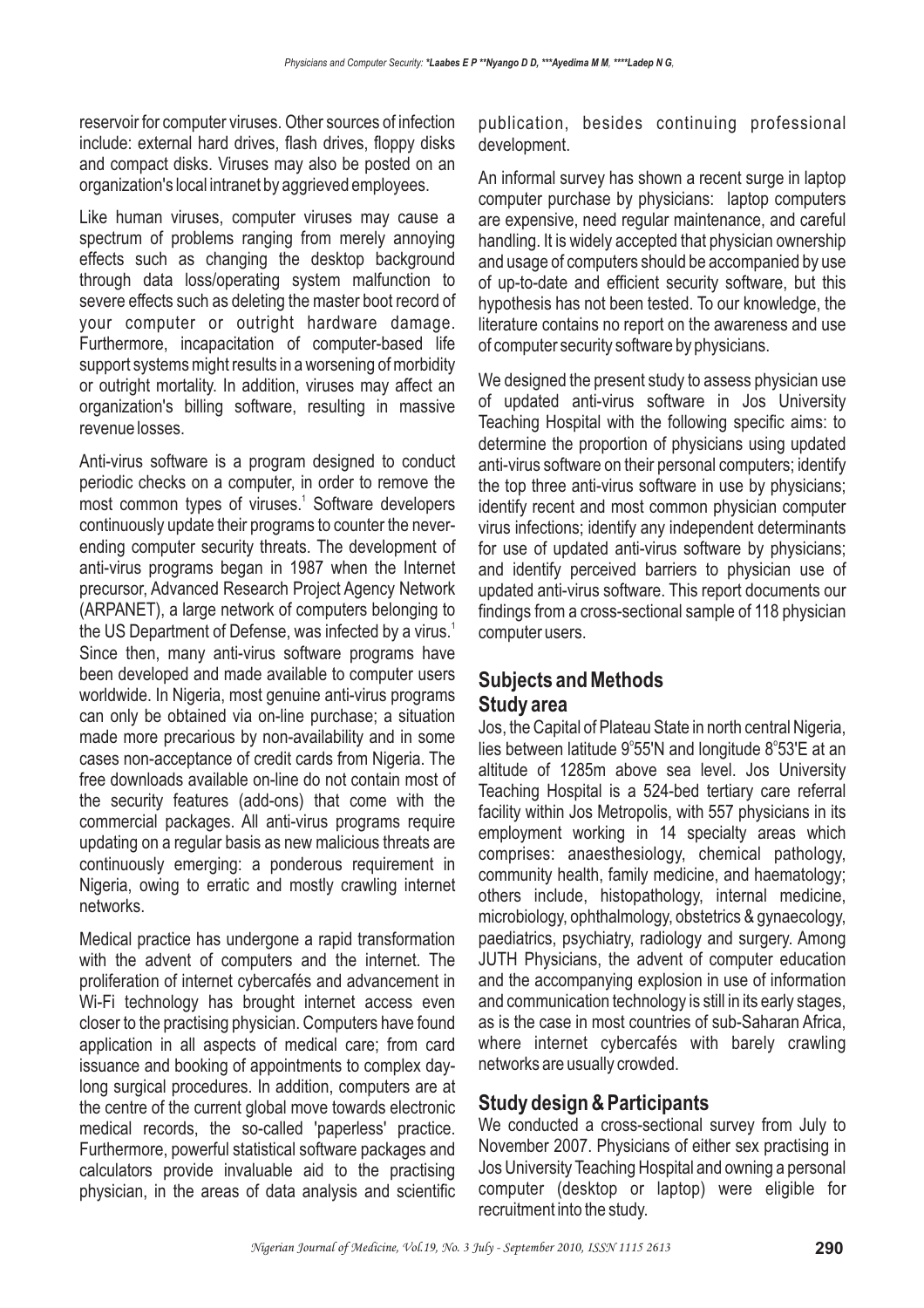A sample size of 96 physicians was targeted for study which allows a 50% usage rate for updated anti-virus software to be detected with 95% confidence and 10% sampling precision. Adding 30% to cover for attrition on account of non-response and invalid responses resulted in an upward adjustment of the sample size to 125. Of the 125 questionnaires administered, 121 were returned, 3 of which were invalid, giving a response rate of 96.8%. Thus, 118 questionnaires were analyzed.

Consecutive eligible consenting physicians were recruited into the study until the desired sample size was obtained. A member of the research team requested participating physicians to fill a self-administered survey questionnaire soon after obtaining informed consent. Ethical clearance for study was duly obtained from the JUTH Ethical Committee.

# **Study Questionnaire**

We designed a 33-item self-administered semi-structured questionnaire with closed and open-ended questions; which sought to establish baseline demographic information such as: age, gender, specialty and rank. In addition, we sought to establish the respondents' level of interest and familiarity with computing, including ownership and/or usage of flash drives.

Other questions sought to establish respondent's knowledge of computer viruses, any recent "computer viral infections" including the aftermath of such infections. Further questions sought to elicit responses pertaining to current anti-virus software on respondent's computer, preferred anti-virus software, how software was obtained, the frequency with which anti-virus software is updated and how often a full system scan for viruses is conducted.

Equally, we sought to document perceived barriers to getting regular updates for anti-virus software in current use, to establish the type of operating system in use and the frequency of getting operating system updates. We also documented knowledge and use of a firewall online. We conducted an initial pilot testing of the study instrument in the Family Practice section, before commencement of the full-scale survey. This involved an assessment of the questions for clarity and acceptability.

# **Statistical analysis**

Data analysis was conducted with Epi Info 3.4.3(CDC, Atlanta Georgia). Univariate analysis using the "frequencies" command was used to determine the proportion of doctors with updated anti-virus software, types of anti-virus software in use, recent types of computer virus infection(s), and physicians' perceived barriers to updating anti-virus software. The chi-square statistic was used to assess the relationship of various binary variables with the use of updated anti-virus software. We examined the independent determinants for use of updated anti-virus software with a multiple logistic regression model. A p-value < 0.05 was considered significant in all analyses.

# **Results**

### **Characteristics of subjects**

The mean age (±SD) of surveyed physicians was 34  $(\pm 4)$  years: range, 26 to 53 years. Ninety-four (79.7%) were male physicians and 24 (20.3%) were female physicians. Forty-seven (39.8%) were registrars, 42 (35.6) were senior registrars, 19 (16.1%) were senior house officers, 5 (4.2%) were house officers and 5 (4.2%) were consultants.

Of 118 physicians surveyed, 26(22%) were in surgery, 21(17.8%) were in Family Medicine, 19(16.1%) were in Internal Medicine, 19(16.1%) were in Obstetrics and Gynaecology, 14(11.9%) were in Public Health, 12(10.2%) were in Paediatrics and 7(5.9%) were in Anaesthesia.

Ninety-nine (83.9%) physicians owned a laptop and 18 (16.1%) owned a desktop computer. The top five computer models were: HP/Compaq, 41(34.7%); Dell, 23 (19.5%); Toshiba, 18(15.3%); Acer, 17(14.4%) and; Sony, 5(4.2%). Fourteen (11.9%) comprised of other models such as: Gateway, IBM, Mercury, Zinox, Rock, Siemens, Packard-Bell, and Cloned (unbranded). The median duration of PC ownership was 12.5months (range, 1-60 months; IQR: 7-24months). 116 (98.3%) physicians used Windows operating system, one (0.8%) used Linux, and one (0.8%) used both (dual boot). Seventy (59.3%) physicians surveyed reported failure to regularly download operating system updates in contrast to 48 (40.7%). We did not observe any sexbased differences in computing interest [OR 0.3, 95%CI 0.1 to1.3], P=0.12 [Fisher's Exact].Table 1 shows physician responses to questions on basic computing.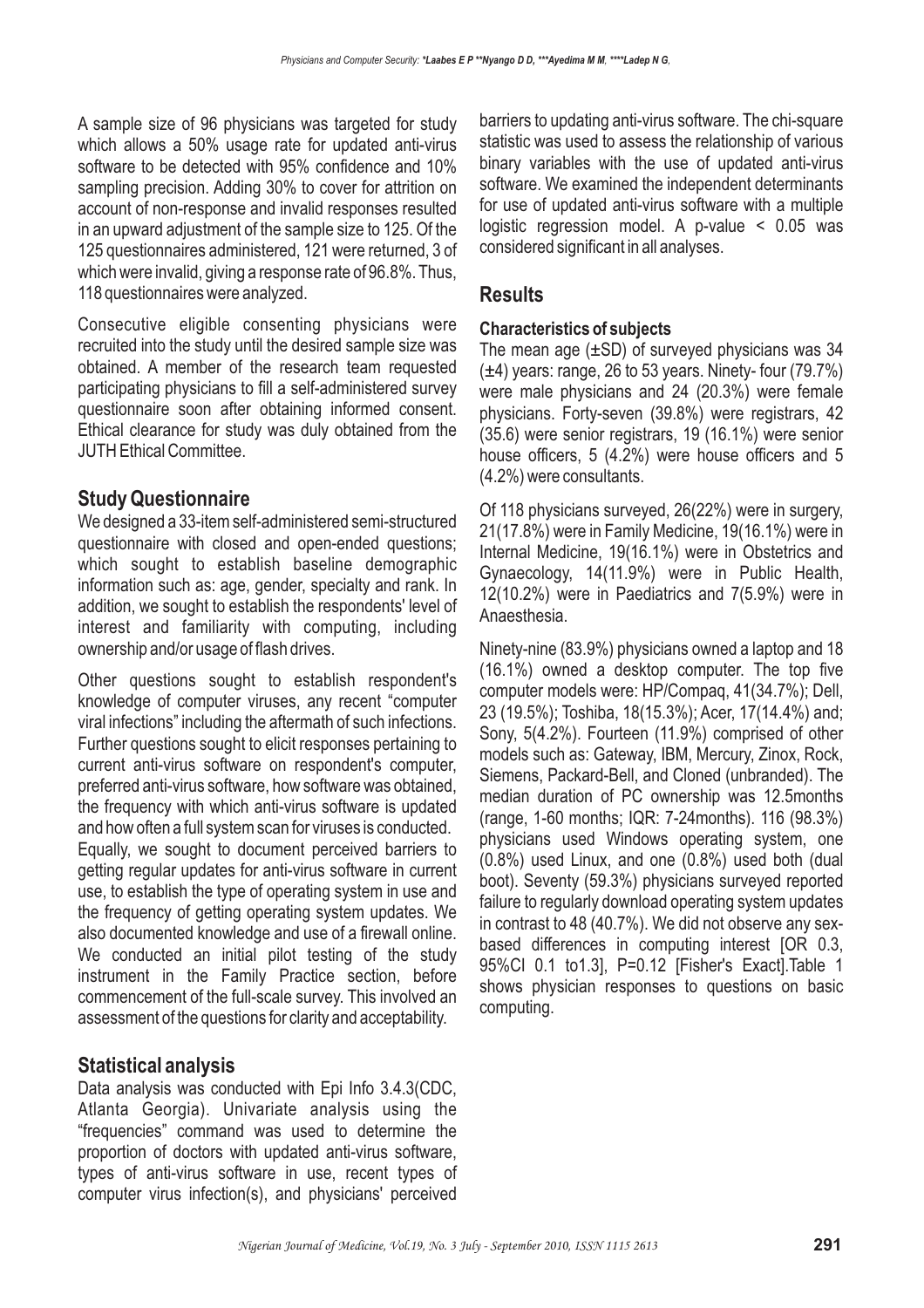| Question                                 | Response: no (%) | 95% Confidence Interval |
|------------------------------------------|------------------|-------------------------|
| Own palm digital assistant?              |                  |                         |
| Yes                                      | 4(3.4)           | $0.9 - 8.5$             |
| <b>No</b>                                | 114(96.6)        | 91.5-99.1               |
| Computer savvy?                          |                  |                         |
| Yes                                      | 28(23.7)         | 16.4-32.4               |
| <b>No</b>                                | 90(76.3)         | 67.6-83.6               |
| Computing as area of interest?           |                  |                         |
| Yes                                      | 108(91.5)        | 85.0-95.9               |
| No                                       | 10(8.5)          | 4.1-15.0                |
| Familiar with computer applications?     |                  |                         |
| Yes                                      | 97(82.2)         | 74.1-88.6               |
| <b>No</b>                                | 21(17.8)         | 11.4-25.9               |
| Familiar with computer hardware?         |                  |                         |
| Yes                                      | 71(60.2)         | 50.7-69.1               |
| <b>No</b>                                | 47(39.8)         | 30.9-49.3               |
| Trained in computer applications?        |                  |                         |
| Yes                                      | 29(24.6)         | 117.1-33.4              |
| <b>No</b>                                | 89(75.4)         | 66.6-82.9               |
| Trained in hardware repair& maintenance? |                  |                         |
| Yes                                      | 1(0.8)           | $0.0 - 4.6$             |
| N <sub>0</sub>                           | 117(99.2)        | 95.4-100                |
| Use a flash drive?                       |                  |                         |
| Yes                                      | 108(91.5)        | 85.0-95.9               |
| <b>No</b>                                | 10(8.5)          | 4.1-15.0                |
| Own a flash drive?                       |                  |                         |
| Yes                                      | 100(84.7)        | 77.0-90.7               |
| <b>No</b>                                | 18(15.3)         | $9.3 - 23.0$            |
| Heard of computer viruses?               |                  |                         |
| Yes                                      | 116(98.3)        | 94.0-99.8               |
| <b>No</b>                                | 2(1.7)           | $0.2 - 6.0$             |
| Computer recently infected with a virus? |                  |                         |
| Yes                                      | 74(62.7)         | 53.3-71.4               |
| N <sub>0</sub>                           | 44(37.3)         | 28.6-46.7               |
| Able to clean recent virus infection?    |                  |                         |
| Yes                                      | 55(74.3)         | 62.8-83.8               |
| <b>No</b>                                | 19(25.7)         | 16.2-37.2               |
| Familiar with a firewall?                |                  |                         |
| Yes                                      | 55(46.6)         | 37.4-56.0               |
| <b>No</b>                                | 63(53.4)         | 44.0-62.6               |
| Browse internet with a firewall?         |                  |                         |
| Yes                                      | 43(78.2)         | 65.0-88.2               |
| No                                       | 12(21.8)         | 11.8-35.0               |
|                                          |                  |                         |

### **Table I: Responses of 118 physicians to questions on basic computing**

#### **Types of anti-virus software in use by physicians**

The top-three anti-virus software in use by physicians included: MacAfee anti-virus, 40(33.9%); AVG anti-virus, 37(31.4%) and; Norton anti-virus, 17(14.4%). Three (2.5%) physicians reported not having any anti-virus software on their PC. The top-three preferred anti-virus software included: MacAfee anti-virus, 40(33.9%); Norton anti-virus, 34(28.8%) and; AVG anti-virus, 23(19.5%). A sizeable number of physicians, 51(44.3%) were using free downloads, 27(23.5%) obtained anti-virus software from a vendor, 25(21.7%) were using factory-installed software and only six (5.2%) purchased anti-virus software online. Table 2 shows the reported types of anti-virus software in use, how these were obtained, and what software physicians preferred over the ones in use.

#### **Table II: Anti-virus in use by surveyed physicians, how obtained, and anti-virus preferences**

| Anti-virus in use | No (%)   | <b>How Anti-virus obtained</b> | No (%)   | <b>Preferred Anti-virus</b> | No (%)   |
|-------------------|----------|--------------------------------|----------|-----------------------------|----------|
| MacAfee           | 40(33.9) | Free download                  | 51(44.3) | MacAfee                     | 40(34.8) |
| <b>AVG</b>        | 37(31.4) | Software Vendor                | 27(23.5) | Norton                      | 34(29.6) |
| Norton            | 17(14.4) | Pre-installed                  | 25(21.7) | <b>AVG</b>                  | 23(20.0) |
| Avast             | 13(11.0) | On line purchase               | 6(5.2)   | Avast                       | 6(5.2)   |
| <b>NOD 32</b>     | 4(3.4)   | Free gift                      | 6(5.2)   | <b>NOD 32</b>               | 4(3.5)   |
| None              | 3(2.5)   |                                |          | Panda                       | 3(2.6)   |
| CA Anti-virus     | 1(0.8)   |                                |          | Sophos                      | 2(1.7)   |
| Kapersky          | 1(0.8)   |                                |          | CA Anti-virus               | 1(0.9)   |
| Panda             | 1(0.8)   |                                |          | Kapersky                    | 1(0.9)   |
| Sophos            | 1(0.8)   |                                |          | Avira                       | 1(0.9)   |

### **Physician use of updated anti-virus software**

Only 42 (36.5%) of 115 physicians who had an anti-virus software on their computer reported using a currently updated anti-virus program [95%CI: 27, 45]. 73(63.5%) were using a non-updated anti-virus software. Despite the skewed male to female ratio in favour of male physicians, there was no gender-based difference in use of updated anti-virus software among surveyed doctors, although the O.R. showed a trend which did not reach statistical significance [OR 0.4, 95%CI 0.1, 1.2, P= 0.09]. Only 46(39%) physicians ran a full virus scan at least weekly, sixty-nine (58.5%) ran a full system scan at least monthly and, 3(2.5%) never ran a full system scan for viruses.

#### **Recent physician computer virus infections, sources of infection, vectors of transmission and effects on personal computers**

The top three reported computer virus infections were: Trojan horse, 22(29.7%; Brontok worm, 8(10.8%) and; Ravmonlog.exe, 5(6.8%). Computer virus infection with 'African-China' and 'Andre,' 1(1.4%) each, were infrequent. Interestingly, 27(36.4%) physicians whose PCs were recently infected could not remember the name of the virus. The top-three sources of PC infection were: offline computer, 32(43.2%); internet, 29(39.2%) and; flash drives, 11(14.9%). Table 3 describes the different types of virus infections including their sources and the 'vectors' responsible for transmission.

The reported effects of virus infection on physician PCs included: operating system malfunction, 25(33.8); hanging and slowing, 24(32.4%) and; data loss, 16(21.6%). Eight physicians (10.8%) reported no untoward effects following PC infection and only one (1.4%) had a system crash.

#### **Table III: Frequencies of recent computer virus infections, sources of infection, and vectors of transmission**

| <b>Recent virus infection</b> | No (%)   | Source of infection | No (%)   | Vector of transmission | No (%)   |
|-------------------------------|----------|---------------------|----------|------------------------|----------|
| Dont know                     | 27(36.4) | Off line computer   | 32(43.2) | Flash drive            | 65(87.8) |
| Trojan horse                  | 22(29.7) | Internet            | 29(39.2) | Floppy disk            | 4(5.4)   |
| Brontok worm                  | 8(10.8)  | Flash drive         | 11(14.9) | Dont know              | 3(4.1)   |
| Ravmonlog.exe                 | 5(6.8)   | Dont know           | 2(2.7)   | External hard drive    | 2(2.7)   |
| Ravmonlog.exe+ Trojan horse   | 4(5.4)   |                     |          |                        |          |
| Trojan horse + Brontok worm   | 4(5.4)   |                     |          |                        |          |
| Trojan Shipli + W32.rungbu    | 2(2.70)  |                     |          |                        |          |
| African-china                 | 1(1.4)   |                     |          |                        |          |
| Andre                         | 1(1.4)   |                     |          |                        |          |

### **Physicians' perceived barriers to updating antivirus software**

Top most on the list of barriers to updating anti-virus software by physicians was busy schedule, 40(33.9%).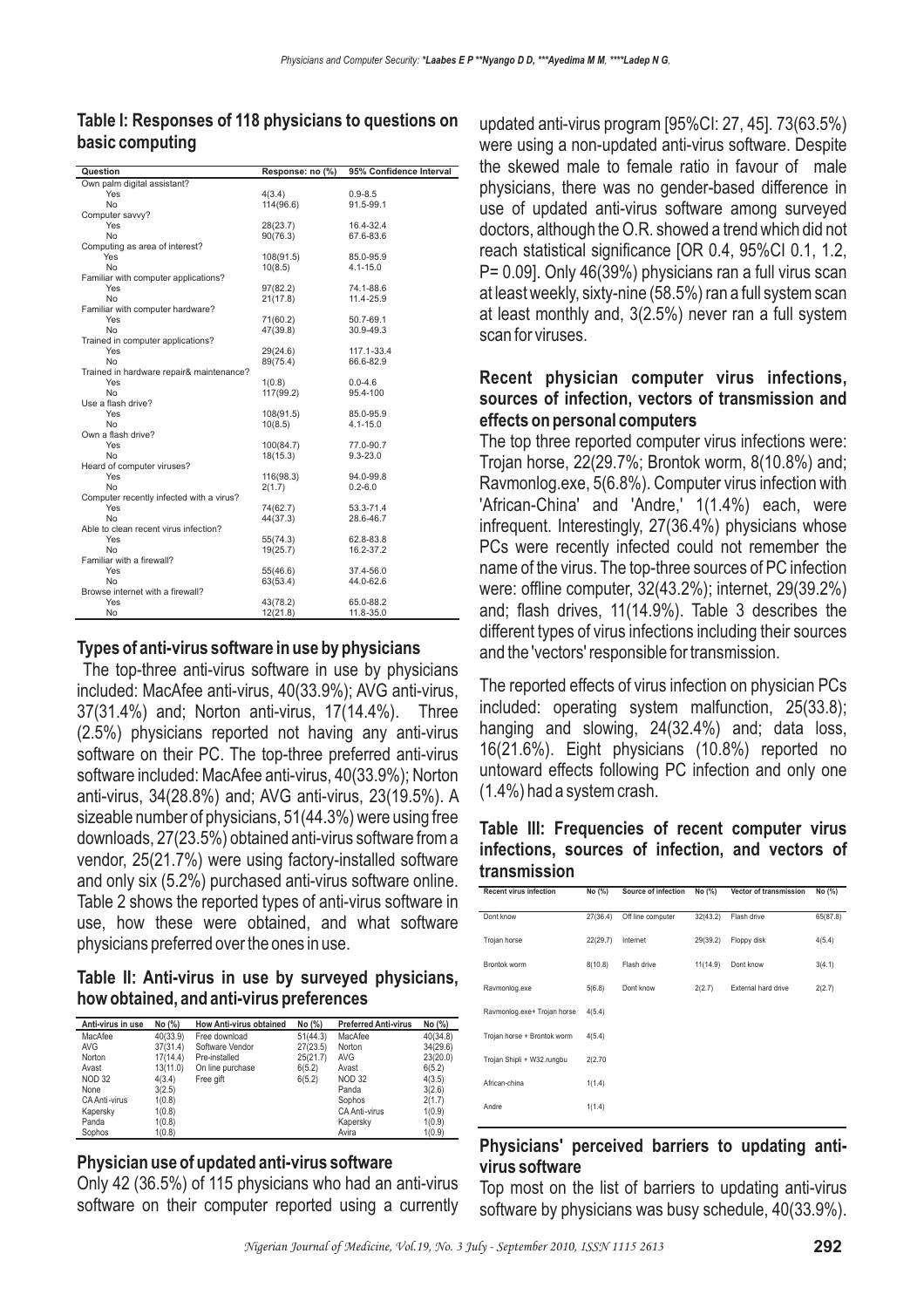Others included: lack of credit card facility for on line purchase, 39(33.1%); high cost of genuine software, 29(24.6%) and; lack of internet access, 2(0.7%). Interestingly, 8(6.8%) physicians cited lack of awareness as a barrier to updating anti-virus software.

#### **Determinants for use of updated anti-virus software**

We assessed the relationship of physician characteristics and use of updated anti-virus software through bivariate analysis with the chi-square statistic [Table IV]. To control for confounding, all physician characteristics significantly related with use of updated anti-virus software (P<0.05) were entered into a step-wise logistic regression model and backward elimination conducted to identify independent determinants for use of updated anti-virus software. We identified browsing the internet with a firewall as an independent determinant for use of updated anti-virus software: OR 4.3, 95%CI, 1.86, 10.02; P< 0.001, suggesting that physicians who routinely browsed the internet with a firewall were four times likely to use updated antivirus software.

#### **Table IV: Unadjusted determinants for use of updated anti-virus software by 115 physicians**

| Variable                                   | Updated anti-virus software |                         |         |
|--------------------------------------------|-----------------------------|-------------------------|---------|
|                                            | Odds ratio                  | 95% Confidence Interval | P-Value |
| Computer type (Desktop/Laptop)             | 5.76                        | $1.26 - 26.3$           | 0.023   |
| Computer savvy(yes/no)                     | 2.69                        | 1.12 6.41               | 0.025   |
| Cleaned recent virus infection(yes/no)     | 2.25                        | 4.86<br>1.05            | 0.038   |
| Regularly updates OS (yes/no)              | 3.38                        | 1.54 7.44               | 0.002   |
| Knows what a firewall is (yes/no)          | 3.08                        | 6.76<br>1.40            | 0.005   |
| Browses the web with a Firewall(yes/no)    | 5.2                         | 11.85<br>2.31           | < 0.001 |
| Fully scans PC! weekly for viruses(yes/no) | 2.78                        | $1.27 - 6.08$           | 0.010   |

 $Os<sup>†</sup> = operating system$ 

 $PC^{\ddagger}$  = personal computer

### **Discussion**

In many developing countries of sub-Saharan Africa, physician ownership of a personal computer has witnessed a rapid transformation from a social status symbol in the last decade, to a near-physiologic necessity in recent times. The current state-of-affairs with respect to the ponderous and ever-increasing requirements for cutting-edge medical practice is occasioned by the overwhelming load of professional information which physicians must access and acquire for continuing professional development, and renewal of practicing licenses. Of late, physicians are also becoming increasingly aware of the internet as a veritable tool for economic empowerment. Since computer viruses constitute a formidable threat to successful web browsing, the increasing dependence of physicians on the internet makes the use of genuine and regularly updated anti-virus software mandatory.

The main finding of our study was that just over a third of surveyed physicians reported current usage of updated anti-virus software. Even more striking was the finding that three physicians had no anti-virus program on their computers. The top-three anti-virus software in use by surveyed physicians included: MacAfee anti-virus,AVG anti-virus and Norton anti-virus in decreasing order of frequency. Equally, Trojan horse, Brontok worm and Ravmomlog.exe were reported as frequent computer virus infections. With regard to perceived barriers to getting updated anti-virus software, frequent responses included: a busy schedule, lack of credit card for on line purchase, the high cost of genuine software and a lack of internet access. To our knowledge, no study examining the anti-virus usage habits of physicians exist in the literature, making comparison with previous reports impractical.

Physicians with currently updated anti-virus software were less susceptible and more likely to have cleaned any virus infections compared with those without updated software. Anti-virus software makers recommend regular updates of installed anti-virus software. The availability of virus definition updates depends on the software maker and range from hourly to monthly updates. It is recommended that a full system scan be conducted at least once weekly. However, only customers with genuine software are able to access such updates and will therefore remain protected. Free anti-virus software does not truly provide acceptable cover against emerging virus infections. For added security, Microsoft provides regular updates of its windows operating system, which can be downloaded by users with genuine Microsoft products. Physicians should configure their computers for automatic updates so that any available updates to the operating system are automatically downloaded once on line.

Surveyed physicians tended to use any available antivirus software, with most reporting preference for software other than the one in use. The choice of which software to use should be determined by ease of use and effectiveness. In this regard, the TopTen Antivirus Reviews<sup>3</sup> provide a succinct on line guide to the choice of anti-virus software. The review outlines the strengths and weaknesses of the top-ten anti-virus software on the market. Similarly, the current PC Antivirus Reviews 2008 reports the top-four anti-virus software as: BitDefender anti-virus 2009, Kapersky anti-virus 2009, Norton anti-virus, and McAfee VirusScan Plus in decreasing order of effectiveness. BitDefender Antivirus earned a score of 97% and emerged as the